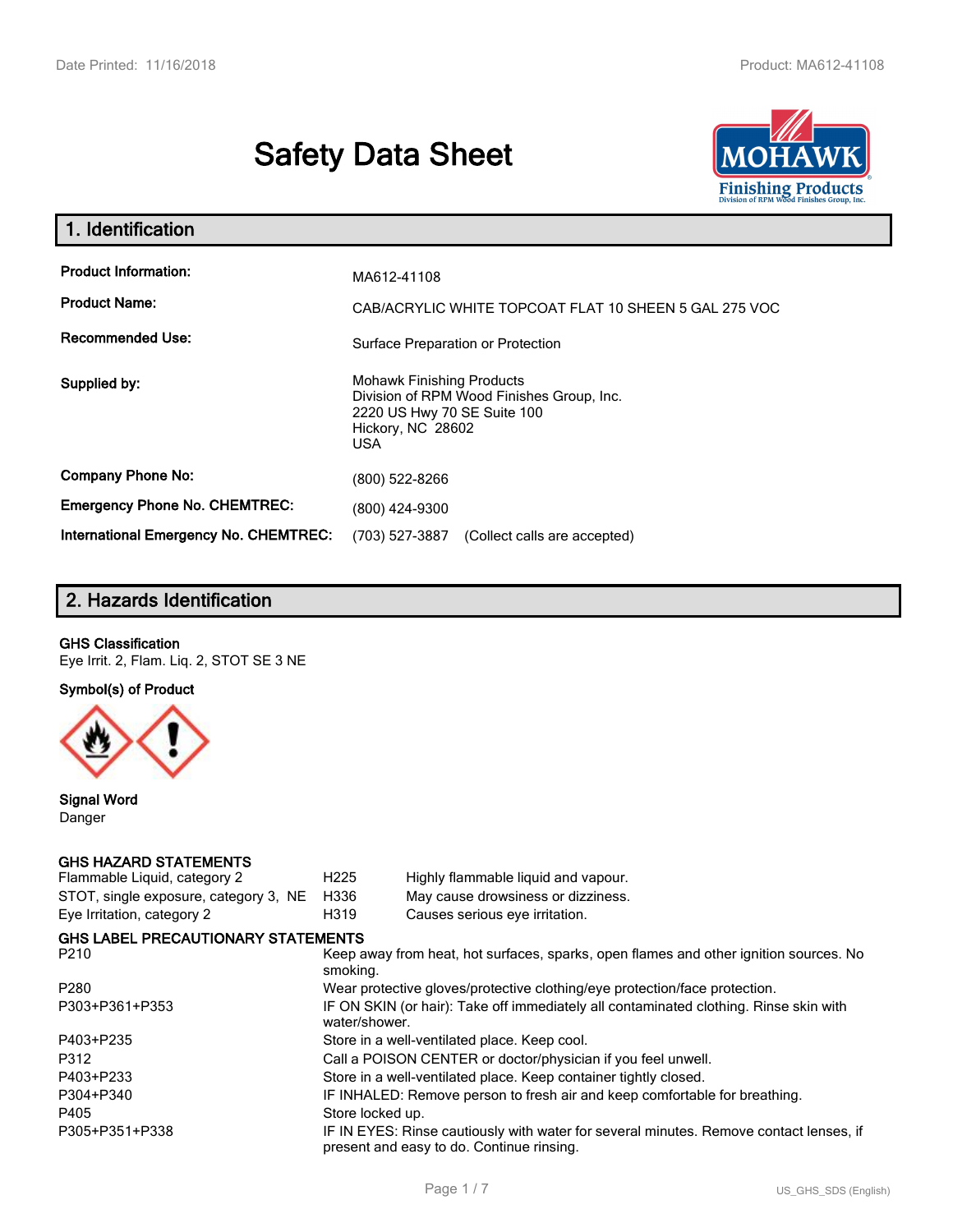| P337+P313                               | If eye irritation persists: Get medical advice/attention.      |
|-----------------------------------------|----------------------------------------------------------------|
| P <sub>264</sub>                        | Wash hands thoroughly after handling.                          |
| <b>GHS SDS PRECAUTIONARY STATEMENTS</b> |                                                                |
| P <sub>240</sub>                        | Ground/bond container and receiving equipment.                 |
| P <sub>241</sub>                        | Use explosion-proof electrical/ventilating/lighting/equipment. |
| P <sub>242</sub>                        | Use only non-sparking tools.                                   |
| P <sub>243</sub>                        | Take precautionary measures against static discharge.          |
|                                         |                                                                |

## **3. Composition/Information on ingredients**

| <b>Chemical Name</b><br>acetone<br>p-chlorobenzotrifluoride<br>titanium dioxide<br>mak<br>eep<br>butanol | CAS-No.<br>67-64-1<br>$98-56-6$<br>13463-67-7<br>110-43-0<br>763-69-9<br>71-36-3 | Wt. %<br>40-55<br>$10 - 25$<br>$10 - 25$<br>$1.0 - 2.5$<br>$1.0 - 2.5$<br>$1.0 - 2.5$ | <b>GHS Symbols</b><br>GHS02-GHS07<br>No Information<br>No Information<br>GHS02-GHS06<br>GHS06<br>GHS02-GHS05-<br>GHS07 | <b>GHS Statements</b><br>H225-302-319-336<br>No Information<br>No Information<br>H <sub>226</sub> -302-331<br>H <sub>331</sub><br>H226-302-315-318-332-335-336 |
|----------------------------------------------------------------------------------------------------------|----------------------------------------------------------------------------------|---------------------------------------------------------------------------------------|------------------------------------------------------------------------------------------------------------------------|----------------------------------------------------------------------------------------------------------------------------------------------------------------|
| dipropyl ketone                                                                                          | 123-19-3                                                                         | $1.0 - 2.5$                                                                           | GHS02-GHS07                                                                                                            | H <sub>226</sub> -332                                                                                                                                          |
| n-butyl acetate                                                                                          | 123-86-4                                                                         | $0.1 - 1.0$                                                                           | GHS02-GHS07                                                                                                            | H <sub>226</sub> -336                                                                                                                                          |
| 2,6-dimethyl-4-heptanone                                                                                 | 108-83-8                                                                         | $0.1 - 1.0$                                                                           | GHS02-GHS06                                                                                                            | H226-302-312-331-335                                                                                                                                           |
| silica                                                                                                   | 7631-86-9                                                                        | $0.1 - 1.0$                                                                           | GHS06                                                                                                                  | H <sub>331</sub>                                                                                                                                               |

The exact percentage (concentration) of ingredients is being withheld as a trade secret.

The text for GHS Hazard Statements shown above (if any) is given in the "Other information" Section.

## **4. First-aid Measures**



FIRST AID - EYE CONTACT: IF IN EYES: Rinse cautiously with water for several minutes. Remove contact lenses, if present and easy to do. Continue rinsing. If eye irritation persists: Get medical advice/attention.

FIRST AID - SKIN CONTACT: IF ON SKIN (or hair): Take off immediately all contaminated clothing. Rinse skin with water/shower.

FIRST AID - INGESTION: IF SWALLOWED: rinse mouth. Do NOT induce vomiting. IF exposed or if you feel unwell: Call a POISON CENTER or doctor/physician.

FIRST AID - INHALATION: IF INHALED: Remove person to fresh air and keep comfortable for breathing.

## **5. Fire-fighting Measures**

**SPECIAL FIREFIGHTING PROCEDURES:** Evacuate all persons from the fire area to a safe location. Move non-burning material, as feasible, to a safe location as soon as possible. Fire fighters should be protected from potential explosion hazards while extinguishing the fire. Wear self-contained breathing apparatus (SCBA) and full fire-fighting protective clothing. Thoroughly decontaminate all protective equipment after use. Containers of this material may build up pressure if exposed to heat (fire). Use water spray to cool fire-exposed containers. Use water spray to disperse vapors if a spill or leak has not ignited. DO NOT extinguish a fire resulting from the flow of flammable liquid until the flow of the liquid is effectively shut off. This precaution will help prevent the accumulation of an explosive vapor-air mixture after the initial fire is extinguished.

**FIREFIGHTING EQUIPMENT:** This is a NFPA/OSHA Class 1B or less flammable liquid. Follow NFPA30, Chapter 16 for fire protection and fire suppression. Use a dry chemical, carbon dioxide, or similar ABC fire extinguisher for incipeint fires. Water may be used to cool and prevent rupture of containers that are exposed to heat from fire.

## **6. Accidental Release Measures**

#### **ENVIRONMENTAL MEASURES:** No Information

**STEPS TO BE TAKEN IN CASE MATERIAL IS RELEASED OR SPILLED:** Follow personal protective equipment recommendations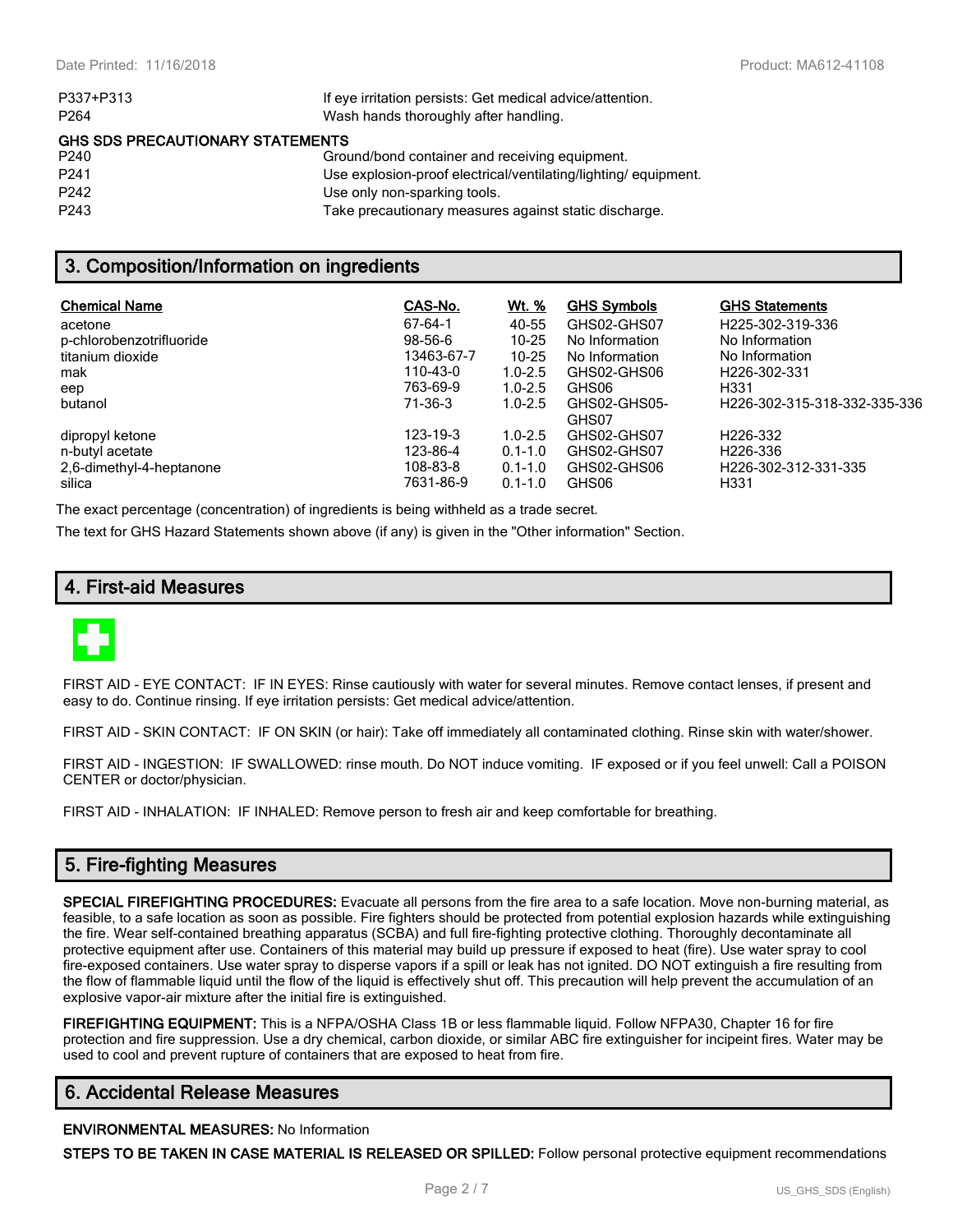found in Section VIII. Personal protective equipment needs must be evaluated based on information provided on this sheet and the special circumstances created by the spill including; the material spilled, the quantity of the spill, the area in which the spill occurred, and the training and the expertise of employees in the area responding to the spill. Never exceed any occupational exposure limits. Shut off ignition sources; including electrical equipment and flames. Do not allow smoking in the area. Do not allow the spilled product to enter public drainage system or open waterways.

## **7. Handling and Storage**



**HANDLING:** Avoid inhalation and contact with eyes, skin, and clothing. Wash hands thoroughly after handling and before eating or drinking. In keeping with safe handling practices, avoid ignition sources (smoking, flames, pilot lights, electrical sparks); ground and bond containers when transferring the material to prevent static electricity sparks that could ignite vapor and use spark proof tools and explosion proof equipment. Empty containers may retain product residue or vapor. Do not pressurize, cut, weld, braze, solder, drill, grind, or expose container to heat, flame, sparks, static electricity, or other sources of ignition. Any of these actions can potentially cause an explosion that may lead to injury.

**STORAGE:** Keep containers closed when not in use. Store in cool well ventilated space away from incompatible materials.

## **8. Exposure Controls/Personal Protection**

| Ingredients with Occupational Exposure Limits |                      |                       |                     |                         |  |
|-----------------------------------------------|----------------------|-----------------------|---------------------|-------------------------|--|
| <b>Chemical Name</b>                          | <b>ACGIH TLV-TWA</b> | <b>ACGIH-TLV STEL</b> | <b>OSHA PEL-TWA</b> | <b>OSHA PEL-CEILING</b> |  |
| acetone                                       | $250$ ppm            | $500$ ppm             | $1000$ ppm          | N.D.                    |  |
| p-chlorobenzotrifluoride                      | N.D.                 | N.D.                  | N.D.                | N.D.                    |  |
| titanium dioxide                              | $10 \text{ mg/m}$    | N.D.                  | 15 mg/m $3$         | N.D.                    |  |
| mak                                           | 50 ppm               | N.D.                  | $100$ ppm           | N.D.                    |  |
| eep                                           | N.D.                 | N.D.                  | N.D.                | N.D.                    |  |
| butanol                                       | 20 ppm               | N.D.                  | $100$ ppm           | N.D.                    |  |
| dipropyl ketone                               | 50 ppm               | N.D.                  | N.D.                | N.D.                    |  |
| n-butyl acetate                               | 50 ppm               | $150$ ppm             | $150$ ppm           | N.D.                    |  |
| 2,6-dimethyl-4-heptanone                      | 25 ppm               | N.D.                  | 50 ppm              | N.D.                    |  |
| silica                                        | N.D.                 | N.D.                  | N.D.                | N.D.                    |  |

**Further Advice: MEL = Maximum Exposure Limit OES = Occupational Exposure Standard SUP = Supplier's Recommendation Sk = Skin Sensitizer N.E. = Not Established N.D. = Not Determined**

#### **Personal Protection**

**RESPIRATORY PROTECTION:** Use adequate engineering controls and ventilation to keep levels below recommended or statutory exposure limits. If exposure levels exceed limits use appropriate approved respiratory protection equipment.

**SKIN PROTECTION:** Wear chemical resistant footwear and clothing such as gloves, an apron or a whole body suit as appropriate.



**EYE PROTECTION:** Wear chemical-resistant glasses and/or goggles and a face shield when eye and face contact is possible due to splashing or spraying of material.



**OTHER PROTECTIVE EQUIPMENT:** No Information



**HYGIENIC PRACTICES:** It is good practice to avoid contact with the product and/or its vapors, mists or dust by using appropriate protective measures. Wash thoroughly after handling and before eating or drinking.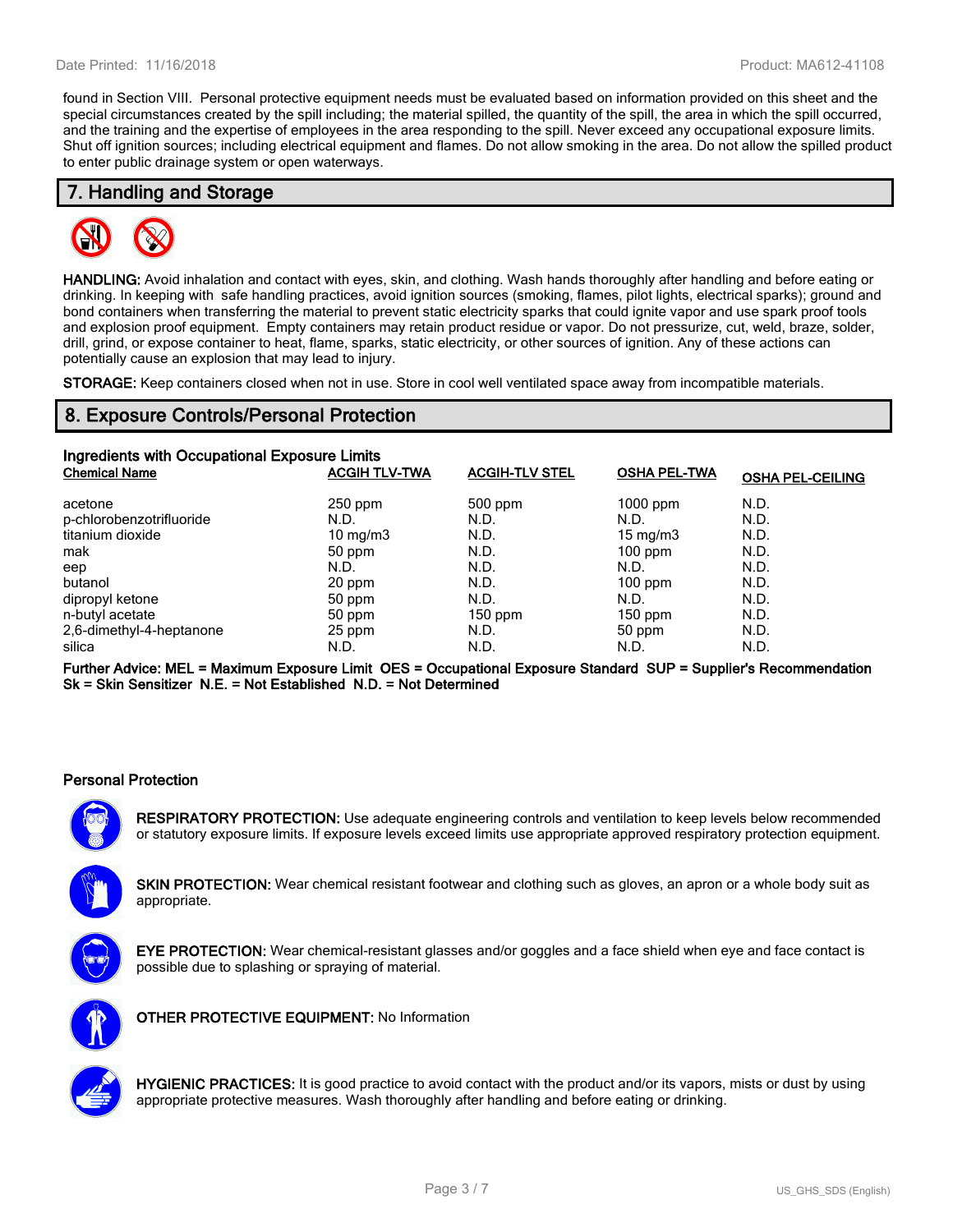**N.I. = No Information**

# **9. Physical and Chemical Properties**

| Appearance:                    | Colored Liquid             | <b>Physical State:</b>                      | <b>LIQUID</b>  |
|--------------------------------|----------------------------|---------------------------------------------|----------------|
| Odor:                          | <b>Strong Solvent</b>      | <b>Odor Threshold:</b>                      | Not determined |
| Density, g/cm3:                | 1.017                      | pH:                                         | Not determined |
| Freeze Point, °F:              | Not determined             | Viscosity:                                  | Not determined |
| <b>Solubility in Water:</b>    | Not determined             | Partition Coefficient, n-octanol/<br>water: | Not determined |
| Decomposition temperature, °F: | Not determined             | <b>Explosive Limits, %:</b>                 | Not determined |
| Boiling Range, °F:             | $>100$ °F                  | Flash Point, °F:                            | $-4 ° F$       |
| Combustibility:                | <b>Supports Combustion</b> | Auto-Ignition Temperature, °F:              | Not determined |
| <b>Evaporation Rate:</b>       | Faster than Diethyl Ether  | Vapor Pressure, mmHq:                       | Not determined |
| <b>Vapor Density:</b>          | Not determined             |                                             |                |

# **10. Stability and reactivity**

**STABILITY:** Stable under normal conditions.

**CONDITIONS TO AVOID:** Heat, flames and sparks.

**INCOMPATIBILITY:** Acids, Bases, Oxidizing agents

**HAZARDOUS DECOMPOSITION PRODUCTS:** Not determined.

## **11. Toxicological information**



**Practical Experiences**

**EMERGENCY OVERVIEW:** No Information

**EFFECT OF OVEREXPOSURE - EYE CONTACT:** No Information

**EFFECT OF OVEREXPOSURE - INGESTION:** No Information

**EFFECT OF OVEREXPOSURE - INHALATION:** No Information

**EFFECT OF OVEREXPOSURE - SKIN CONTACT:** No Information

**CARCINOGENICITY:** This product contains Titanium Dioxide, which is listed by IARC as possibly carcinogenic to humans (Group 2B). This listing is based on inadequate evidence of carcinogenicity in humans and sufficient evidence in experimental animals. This classification is relevant when exposed to titanium dioxide in dust or powder form only, including cured product that is subject to sanding, grinding, cutting, or other surface preparation activities.

#### **PRIMARY ROUTE(S) OF ENTRY:**

**Eye Contact, Skin Contact, Inhalation**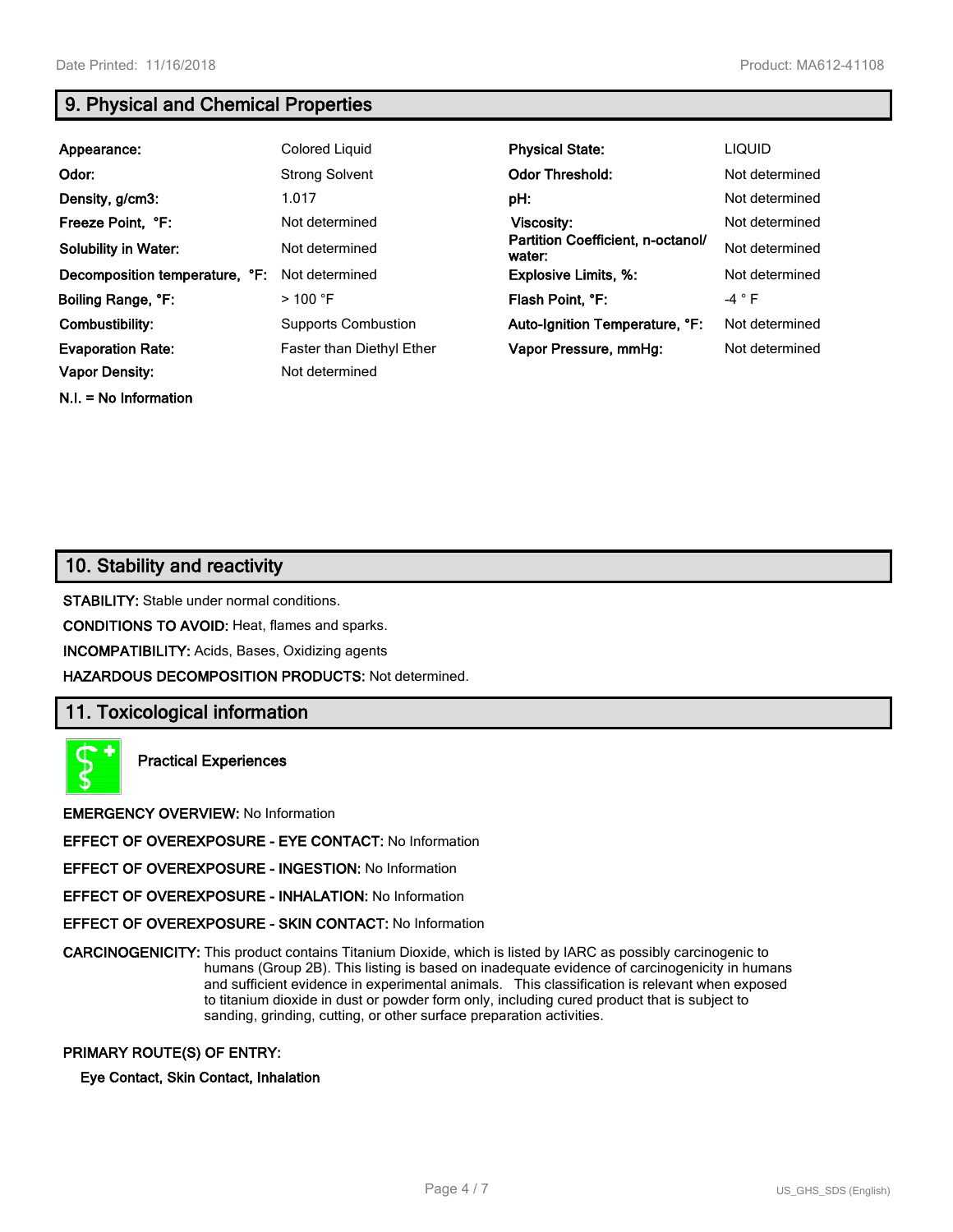#### **Acute Toxicity Values The acute effects of this product have not been tested. Data on individual components are tabulated below**

| CAS-No.<br>67-64-1<br>$98-56-6$<br>13463-67-7<br>110-43-0<br>763-69-9<br>71-36-3<br>123-19-3<br>123-86-4 | <b>Chemical Name</b><br>acetone<br>p-chlorobenzotrifluoride<br>titanium dioxide<br>mak<br>eep<br>butanol<br>dipropyl ketone<br>n-butyl acetate | Oral LD50<br>1800 mg/kg Rat<br>13000 mg/kg Rat<br>>10000 mg/kg Rat<br>1600 mg/kg Rat<br>3200 mg/kg Rat<br>700 mg/kg Rat<br>3280 mg/kg Rat<br>14130 mg/kg Rat | Dermal LD50<br>20000 mg/kg Rabbit<br>>2683 mg/kg Rabbit<br>>10000 mg/kg Rabbit >20 mg/l<br>10282 mg/kg Rabbit<br>4080 mg/kg Rabbit<br>3402 mg/kg Rabbit<br>4641 mg/kg Rabbit<br>>17600 mg/kg Rabbit 23.4 mg/l Rat | Vapor LC50<br>50.1 mg/L Rat<br>33 mg/L Rat<br>$>16.7$ mg/l<br>$>20$ mg/l<br>8000 mg/l Rat<br>$>20$ mg/l |
|----------------------------------------------------------------------------------------------------------|------------------------------------------------------------------------------------------------------------------------------------------------|--------------------------------------------------------------------------------------------------------------------------------------------------------------|-------------------------------------------------------------------------------------------------------------------------------------------------------------------------------------------------------------------|---------------------------------------------------------------------------------------------------------|
| 108-83-8                                                                                                 | 2,6-dimethyl-4-heptanone                                                                                                                       | 2000 mg/kg Rat                                                                                                                                               | 2000 mg/kg Rat                                                                                                                                                                                                    | N.I.                                                                                                    |
| 7631-86-9                                                                                                | silica                                                                                                                                         | 7900 mg/kg Rat                                                                                                                                               | >2000 mg/kg Rabbit                                                                                                                                                                                                | $>2.2$ mg/L Rat                                                                                         |

#### **N.I. = No Information**

## **12. Ecological information**

**ECOLOGICAL INFORMATION:** Ecological evaluation of this material has not been performed; however, do not allow the product to be released to the environment without governmental approval/permits.

# **13. Disposal Information**



**Product**

**DISPOSAL METHOD:** Waste from this material may be a listed and/or characteristic hazardous waste. Dispose of material, contaminated absorbent, container and unused contents in accordance with local, state, and federal regulations.

**STEPS TO BE TAKEN IN CASE MATERIAL IS RELEASED OR SPILLED:** Follow personal protective equipment recommendations found in Section VIII. Personal protective equipment needs must be evaluated based on information provided on this sheet and the special circumstances created by the spill including; the material spilled, the quantity of the spill, the area in which the spill occurred, and the training and the expertise of employees in the area responding to the spill. Never exceed any occupational exposure limits. Shut off ignition sources; including electrical equipment and flames. Do not allow smoking in the area. Do not allow the spilled product to enter public drainage system or open waterways.

## **14. Transport Information**

#### **SPECIAL TRANSPORT PRECAUTIONS:** No Information

| DOT:<br>UN1263, PAINT, 3, II |
|------------------------------|
|                              |

**IATA:** UN1263, PAINT, 3, II

**IMDG:** UN1263, PAINT, 3, II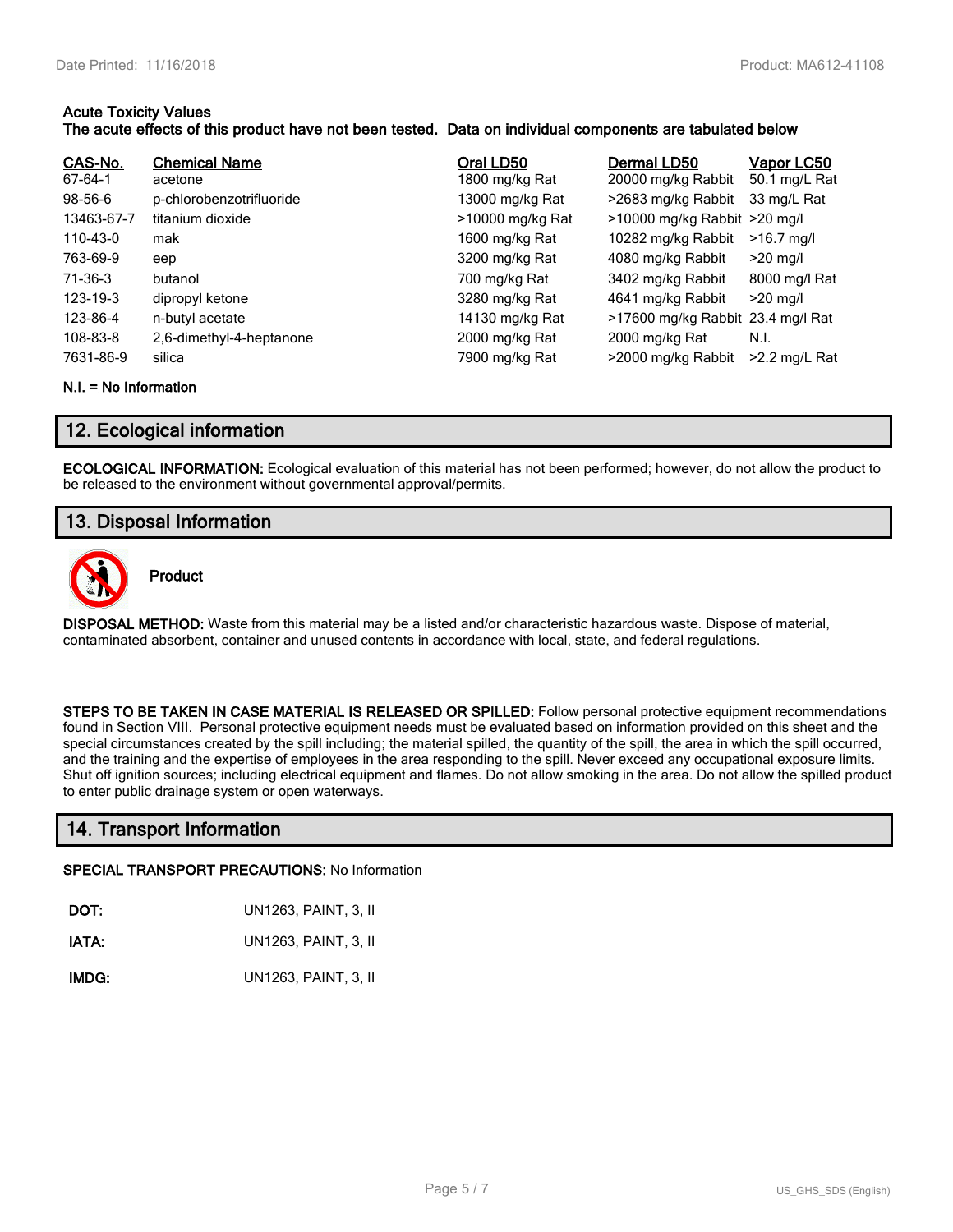# **15. Regulatory Information**

## **U.S. Federal Regulations:**

#### **CERCLA - SARA Hazard Category**

This product has been reviewed according to the EPA 'Hazard Categories' promulgated under Sections 311 and 312 of the Superfund Amendment and Reauthorization Act of 1986 (SARA Title III) and is considered, under applicable definitions, to meet the following categories:

Fire Hazard, Acute Health Hazard

#### **SARA SECTION 313**

This product contains the following substances subject to the reporting requirements of Section 313 of Title III of the Superfund Amendment and Reauthorization Act of 1986 and 40 CFR part 372:

| <b>Chemical Name</b> | CAS-No. |
|----------------------|---------|
| butanol              | 71-36-3 |

#### **TOXIC SUBSTANCES CONTROL ACT**

This product contains the following chemical substances subject to the reporting requirements of TSCA 12(B) if exported from the United States:

#### **Chemical Name CAS-No.**

p-chlorobenzotrifluoride 98-56-6 octamethylcyclotetrasiloxane

# **U.S. State Regulations:**

### **CALIFORNIA PROPOSITION 65**

WARNING: Cancer and Reproductive Harm - www.P65Warnings.ca.gov.

Titanium Dioxide, Cancer, 11.7397% M I B K, Reproductive Harm, 0.0681%

# **16. Other Information**

| <b>Revision Date:</b> |                        | 8/14/2018            |                              |                    | <b>Supersedes Date:</b> |                             | 8/10/2018 |
|-----------------------|------------------------|----------------------|------------------------------|--------------------|-------------------------|-----------------------------|-----------|
| Reason for revision:  |                        | No Information       |                              |                    |                         |                             |           |
|                       | Datasheet produced by: |                      | <b>Regulatory Department</b> |                    |                         |                             |           |
| <b>HMIS Ratings:</b>  |                        |                      |                              |                    |                         |                             |           |
| Health:               |                        | <b>Flammability:</b> |                              | <b>Reactivity:</b> |                         | <b>Personal Protection:</b> |           |

**Volatile Organic Compounds, gr/ltr:** 266

#### **Text for GHS Hazard Statements shown in Section 3 describing each ingredient:**

| H <sub>225</sub> | Highly flammable liquid and vapour. |
|------------------|-------------------------------------|
| H <sub>226</sub> | Flammable liquid and vapour.        |
| H302             | Harmful if swallowed.               |
| H312             | Harmful in contact with skin.       |
| H315             | Causes skin irritation.             |
| H318             | Causes serious eye damage.          |
| H319             | Causes serious eye irritation.      |
| H331             | Toxic if inhaled.                   |
| H332             | Harmful if inhaled.                 |
| H335             | May cause respiratory irritation.   |